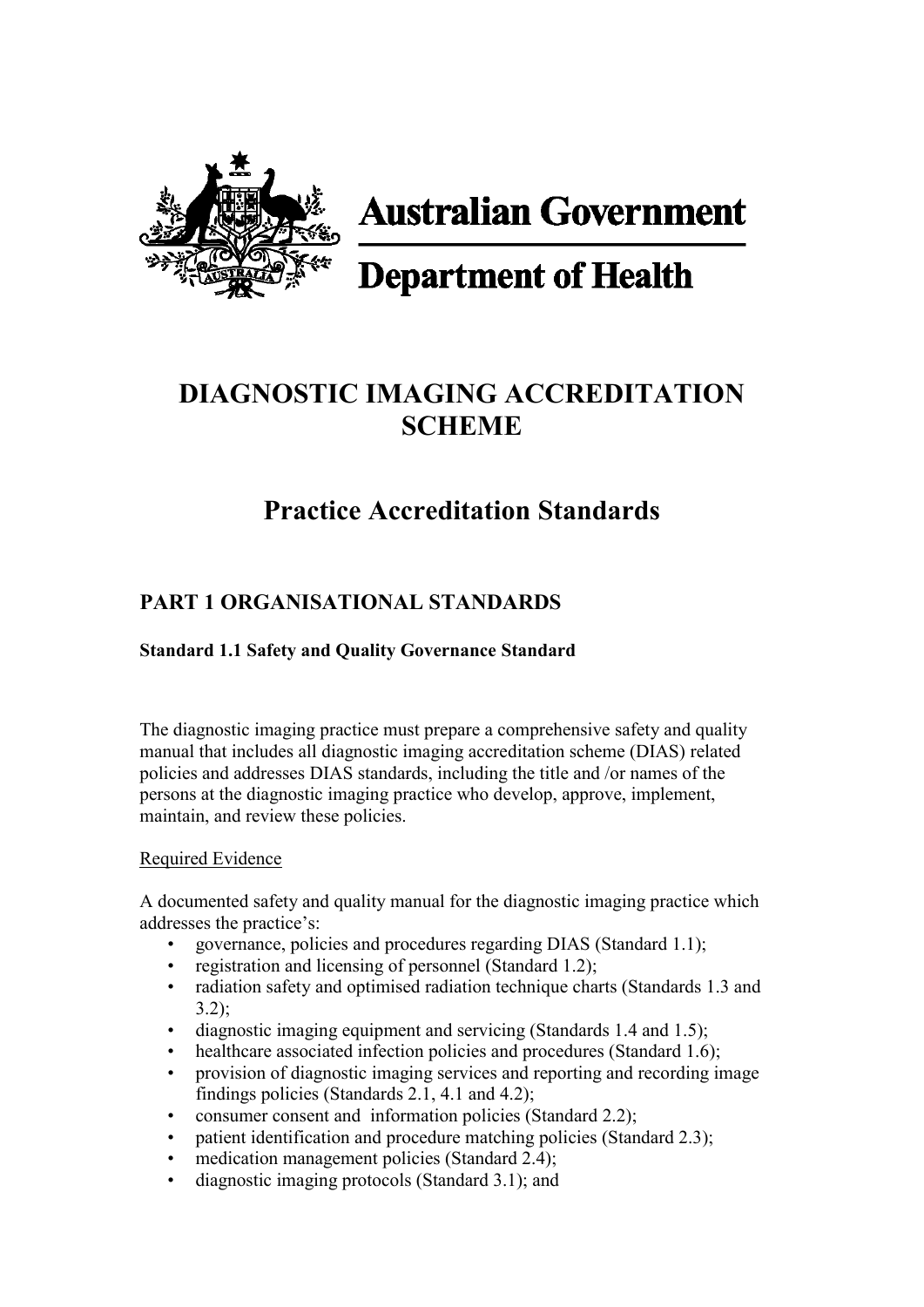• consumer and stakeholder feedback and complaints policies (Standard 4.3).

Evidence which demonstrates that mechanisms are in place to evaluate, audit, review and monitor each one of the Standards and their specific requirements.

#### **Standard 1.2 Registration and Licensing Standard (Entry Level Standard)**

Staff, students, contractors or locums and any other practitioner eligible to provide or assist in the provision of diagnostic imaging services to the practice must provide evidence of and maintain all appropriate and current registration and/or licences to undertake diagnostic imaging procedures.

#### Required Evidence

Copies of each registered health practitioner's Australian Health Practitioner Regulation Agency (AHPRA) registration documentation, or an AHPRA registration number which can be verified on the public register. These practitioners include:

- medical practitioners;
- dentists:
- medical radiation practitioners;
- nurses; and
- allied health practitioners (including podiatrists, osteopaths, chiropractors and physiotherapists).

Copies of the AHPRA registration documentation of each student who is registered on the AHPRA student register.

Where the practice provides imaging modalities that involve ionising radiation, copies of each registered health practitioner's State or Territory radiation user licence, or a registration number which can be verified on the public register, if required in the State or Territory.

Copies of each non-registered health practitioner's State or Territory radiation use licence, or a licence number which can be verified, if required in the State or Territory.

Where the practice provides ultrasound services, copies of each sonographer's statement of accreditation on the Australian Sonographer Accreditation Register (ASAR) or a registration number which can be verified on the ASAR register for the purpose of determining registration on the Department of Human Services Register of Sonographers.

Evidence that the registration status of practitioners is reviewed annually, in line with AHPRA's annual registration process.

#### **Standard 1.3 Radiation Safety Standard (Entry Level Standard)**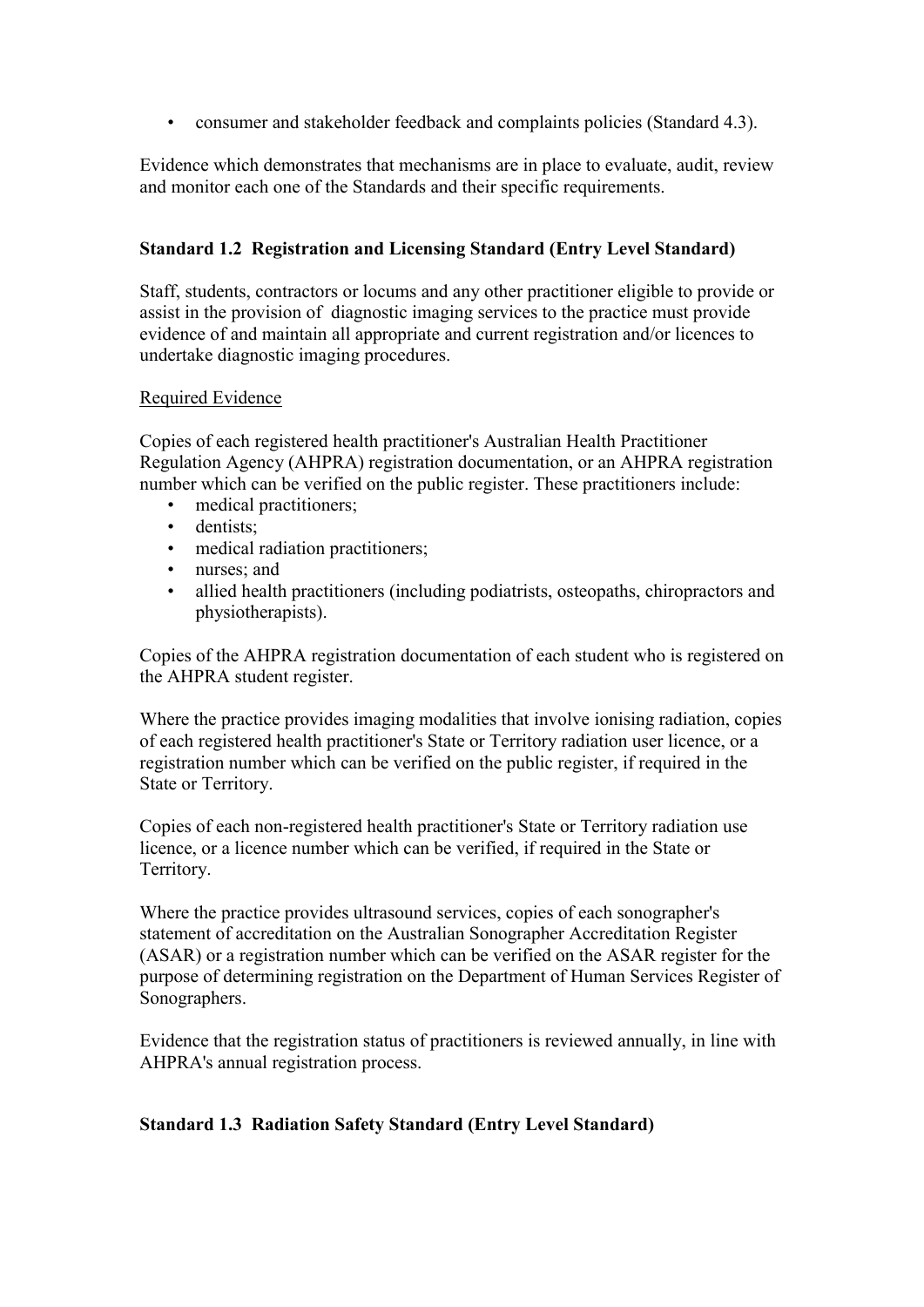Where a diagnostic imaging practice uses ionising radiation, the practice must comply with the requirements of the relevant State or Territory radiation safety legislation.

#### Required Evidence

Copies of relevant State or Territory Radiation Safety Regulator equipment licences and registrations or registration numbers which can be verified.

Copies of radiation safety plans and all other relevant radiation safety documents required by State or Territory radiation safety legislation, with evidence that they are reviewed a minimum of once per accreditation cycle.

#### **Standard 1.4 Equipment Inventory Standard (Entry Level Standard)**

The diagnostic imaging practice must maintain a current diagnostic imaging equipment inventory demonstrating that relevant equipment used to provide diagnostic imaging services is registered with Department of Human Services (DHS) and complies with specifications in the *Health Insurance Act 1973* and the *Health Insurance Regulations 1975.*

#### Required Evidence

A current, documented equipment inventory which includes:

- the name of item:
- manufacturer; and
- serial number (or other identifier).

A copy of the most recent DHS Location Specific Practice Number (LSPN) register equipment record.

#### **Standard 1.5 Equipment Servicing Standard**

The diagnostic imaging practice must demonstrate that equipment used to acquire, manipulate, print or report images for diagnostic imaging procedures is safe and appropriate for its intended use.

#### Required Evidence

Records and service reports, demonstrating the equipment used to provide images is serviced according to manufacturer's guidelines by qualified persons and the requirements of applicable radiation safety legislation, including the:

- date of service, details and results of the service and the date of the next service; and
- actions taken at the practice in response to the results of the service.

A record of the service provider's qualifications are to be provided to the approved accreditor, however they do not need to appear on every service report. The service provider shall: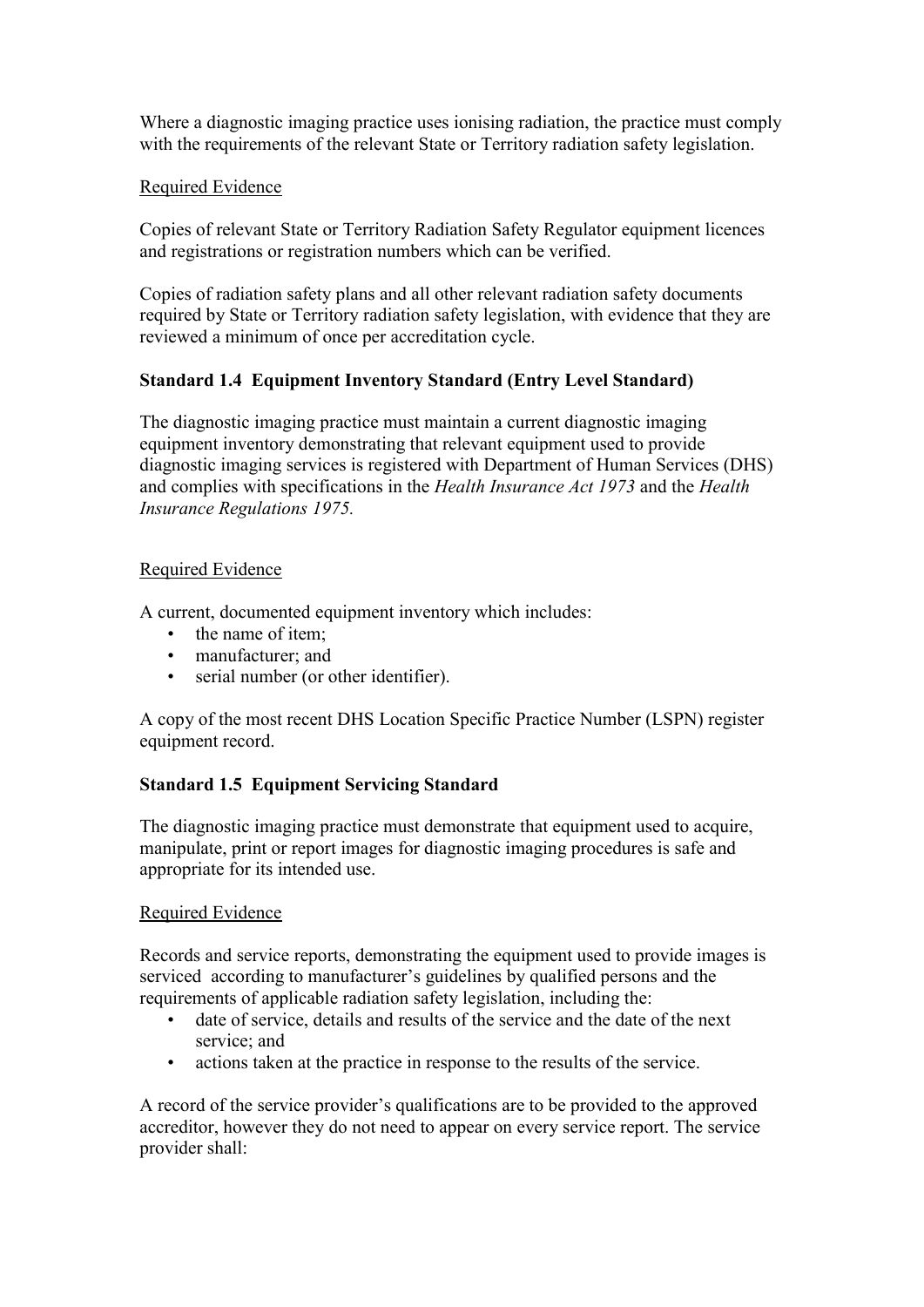- hold a radiation use licence for service and repair (if servicing ionising radiation equipment) issued by the State or Territory where the service is performed; and
- provide evidence of successful completion of a recognised service training course appropriate to the equipment being serviced.

#### NOTE:

A "service" in this context refers to "maintenance carried out at predetermined intervals, or according to prescribed criteria, and intended to reduce the probability of failure or the degradation of the functioning of an item" (AS/NZS 3551:2012 §1.4.36). A breakdown repair is not a service. The service frequency would normally be as defined by the medical equipment manufacturer however a variation can exist "supported by a documented rationale for the deviation" (AS/NZS 3551:2012 §6.4.2).

#### **Standard 1.6 Healthcare Associated Infection Standard**

The diagnostic imaging practice must mitigate the risk of the transmission of infectious agents to patients, carers, healthcare workers, support staff and other visitors, by:

- a) identifying, assessing and managing and reporting the risk of the transmission of infectious agents;
- b) meeting the requirements specified in infection control guidelines/policies produced by Commonwealth, State and Territory government authorities;
- c) reporting, investigating, and responding to incidents at the diagnostic imaging practice arising from the transmission of infectious agents; and
- d) ensuring consumer-specific information on the management and reduction of healthcare associated infections is available at the point of care.

#### Required Evidence

A documented policy and procedure for preventing the transmission of infectious agents to patients and carers, healthcare workers, support staff and other visitors which includes the process for identifying, assessing and managing risks and reporting, investigating and responding to the transmission of infectious agents when they occur. (Standard 1.1)

Where relevant, documented quality improvement activities, which describe the actions taken in response to the transmission of an infectious agent(s).

Where ultrasound services are being provided, a documented policy that meets the requirements of the *Therapeutic Goods Order No. 54 — Standard for Disinfectants and Sterilants* or equivalent.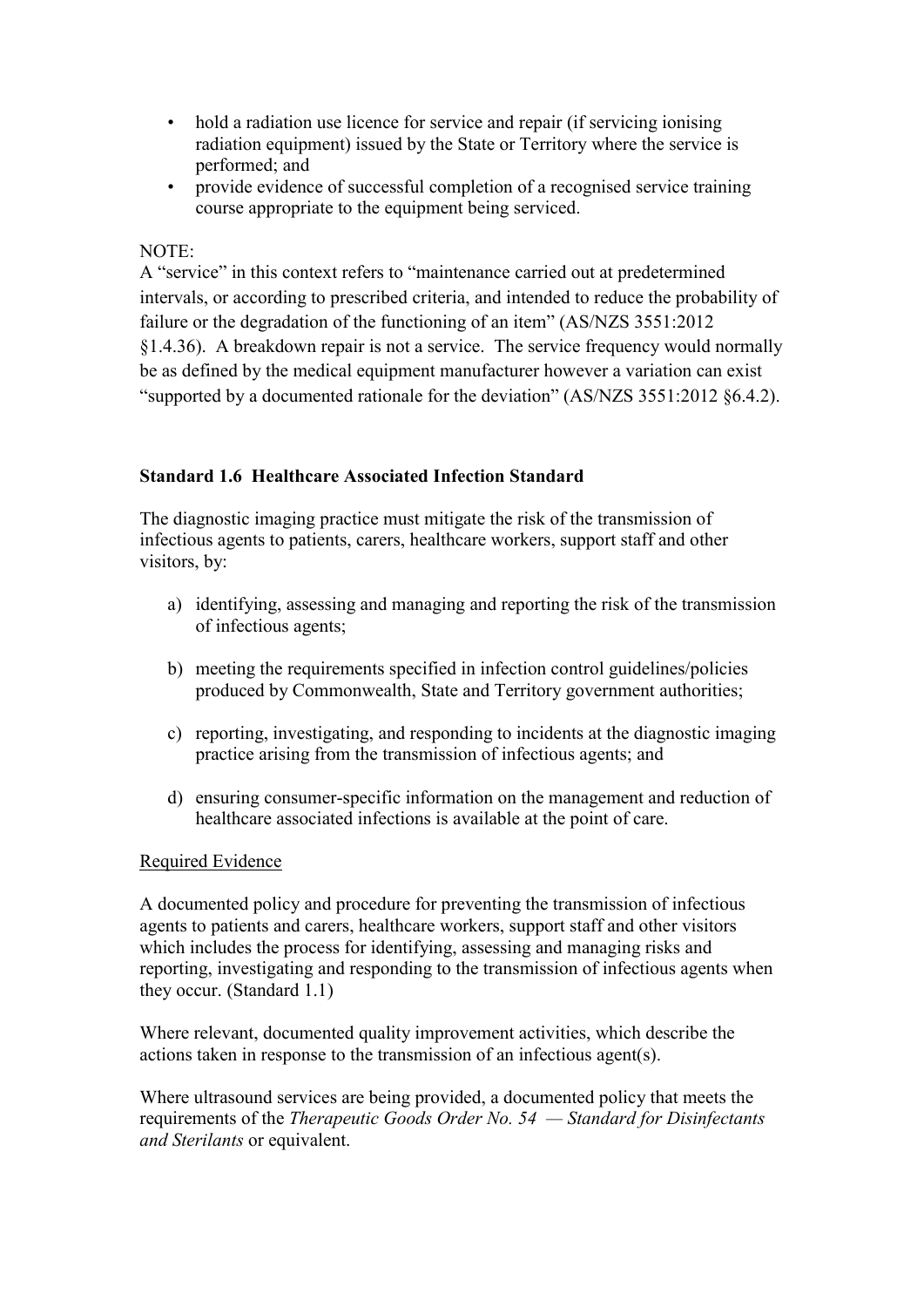Copies of consumer-specific information on the management and reduction of healthcare associated infections.

## **PART 2 PRE-PROCEDURE STANDARDS**

#### **Standard 2.1 Provision of Service Standard**

The diagnostic imaging practice must demonstrate that diagnostic imaging services are only undertaken where there is an identified clinical need and:

- a) upon receipt of an appropriate request from a medical practitioner or a practitioner who is able under the *Health Insurance Act 1973* to request services of that kind as a service for which a medicare benefit is payable; or
- b) where the providing and reporting practitioner self-determines the service in accordance with requirements of the *Health Insurance Act 1973*.

#### Required Evidence

For practitioners providing requested services:

- the practice must have a documented policy and procedure in response to inappropriate requests for diagnostic imaging procedures. (Standard 1.1)
- a sample of de-identified requests documenting the clinical need for the diagnostic imaging procedures rendered at the diagnostic imaging practice.

For practitioners providing self-determined services: a sample of de-identified records documenting clinical need.

#### **Standard 2.2 Consumer Consent and Information Standard**

Prior to a diagnostic imaging procedure being rendered, except in cases of emergency, the diagnostic imaging practice must ensure that:

- a) patients have access to information about the diagnostic imaging procedure;
- b) risks are advised to the patient or substitute decision maker;
- c) practice staff obtain and record relevant information about the patient's health status and individual patient risk factors;
- d) consent for each diagnostic imaging procedure is obtained from the patient or the substitute decision maker; and
- e) patient consent requirements reflect the risk attached to the diagnostic imaging procedure.

#### Required Evidence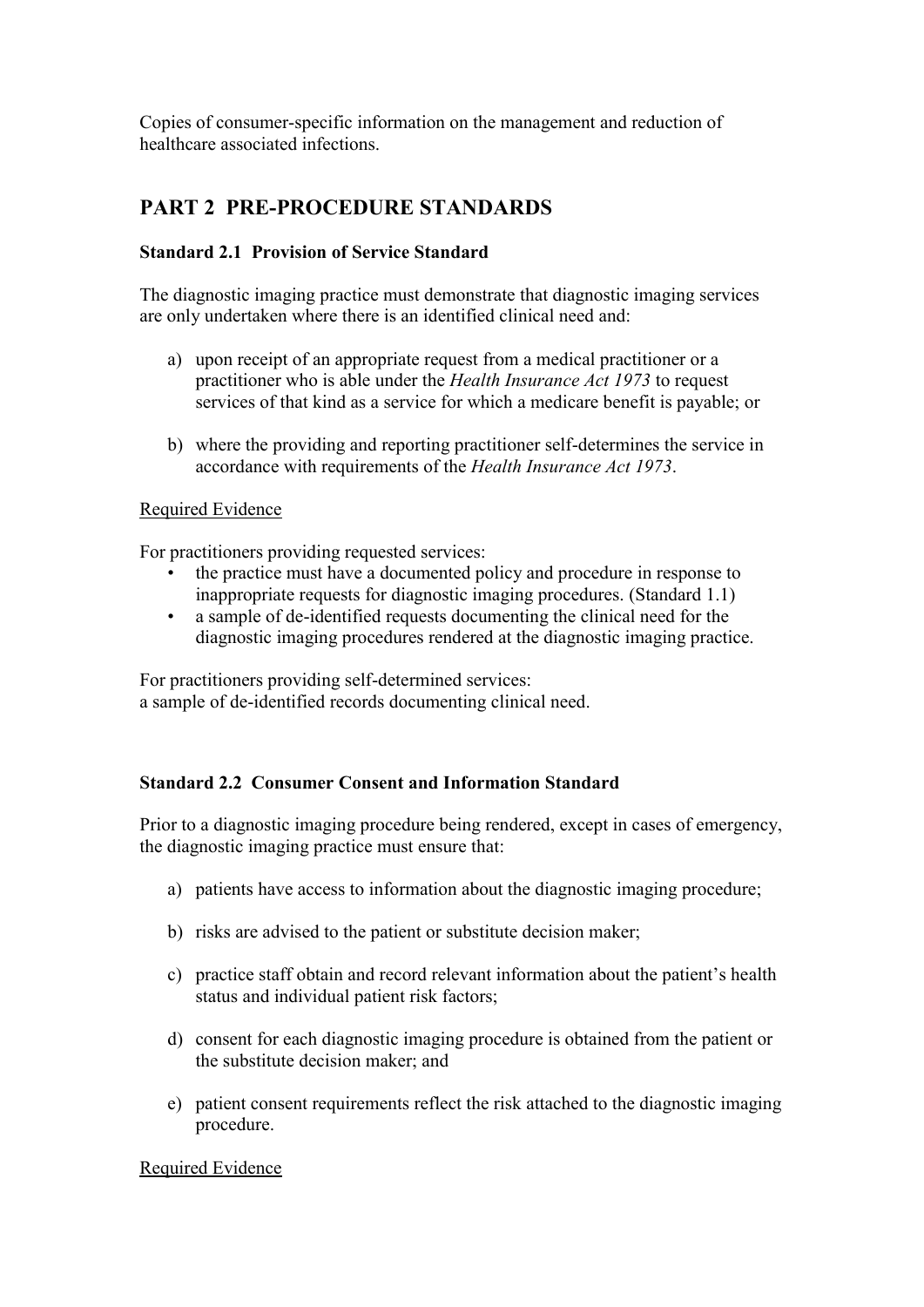A documented policy and procedure for obtaining patient consent prior to a diagnostic imaging procedure being provided, ensuring that the consent requirements reflect the level of risk attached to each procedure. It is expected that practices obtain written patient consent prior to invasive or high risk procedures. (Standard 1.1)

A sample of de-identified records of consent obtained from the patient in respect of the diagnostic imaging procedure.

A sample of de-identified records documenting the patient's health status, relevant to the diagnostic imaging procedure being undertaken, with regard to:

- asthma;
- previous exposure to intravenous contrast;
- allergies:
- medical conditions such as diabetes, kidney disease or heart disease;
- pregnancy status;
- medications such as metformin hydrochloride;
- breastfeeding; and
- medical devices and implanted devices such as intra- cranial aneurysm clips, cardiac pacemaker, coronary stents, intra ocular foreign bodies and cochlear implants.

Examples of service specific information for the diagnostic imaging services available at the practice.

A sample of de-identified records must be provided which demonstrate that risks have been advised to the patient.

#### **Standard 2.3 Patient Identification & Procedure Matching Standard**

The diagnostic imaging practice must ensure that all patients are correctly identified and matched to their intended procedure or treatment by:

- a) using at least three (3) approved patient identifiers to match a patient to their request or medical record from the time the patient presents and through all stages of the diagnostic imaging service and when transferring responsibility of care;
- b) correctly matching patients with their intended diagnostic imaging service and the anatomical site and side (if applicable) of the diagnostic imaging procedure;
- c) utilising the 'time-out' technique for high risk procedures, including confirming the patient's allergy status; and
- d) reporting, investigating, and responding to patient care mismatching events when they occur and implementing changes, where relevant, to reduce the risk of future incidents.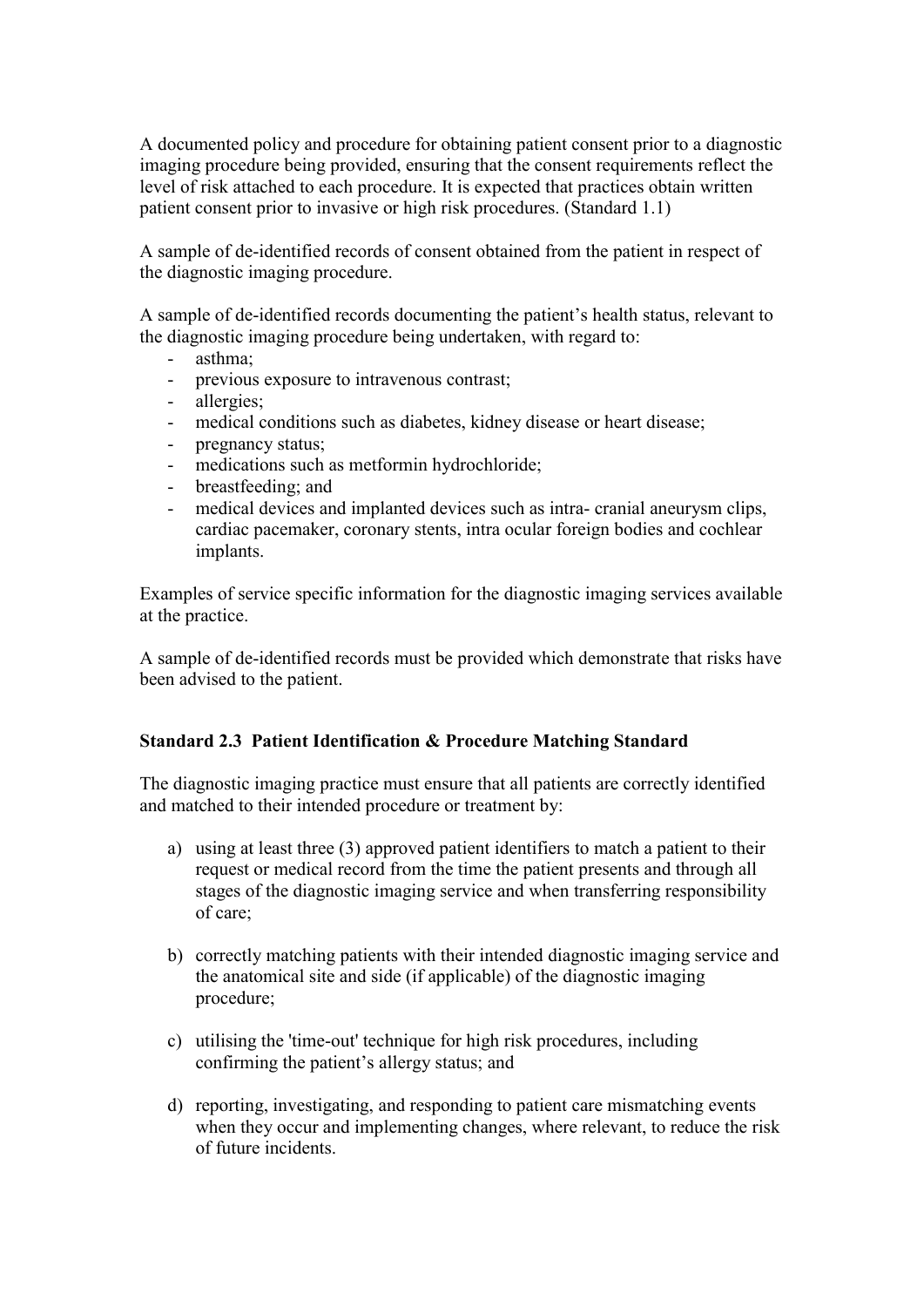#### Required Evidence

A documented policy and procedure for matching patients to their intended diagnostic imaging procedure including the report for that procedure, through all stages of the service and when transferring responsibility of care. (Standard 1.1)

A sample of appropriately de-identified records documenting the use of three patient identifiers.

A documented policy and procedure which sets out the process for reporting, investigating and responding to patient care mismatching events when they occur.

Where relevant, documented quality improvement activities, which describe the actions taken in response to patient care mismatching events.

#### **Standard 2.4 Medication Management Standard**

The diagnostic imaging practice must ensure that medication risks are managed by:

- a) correctly and safely storing, preparing and disposing of medications in accordance with manufacturer's guidelines and relevant Commonwealth, State or Territory requirements;
- b) identifying patients at risk from adverse reactions;
- c) administering medication safely, actively monitoring the effects of medication, and all relevant details recorded in the patient's records;
- d) personnel capable of providing timely and appropriate care in the event of an adverse reaction to medication; and
- e) reporting, investigating and responding to incidents arising from adverse reactions or medication mismanagement.

#### Required Evidence

A documented policy and procedure describing the procedures for:

- storing, preparing and disposing of medications;
- identifying at risk patients;
- administering medications safely;
- monitoring and recording the effects of medication; and
- reporting, investigating, and responding to adverse reactions or medication mismanagement incidents when they occur.

A documented management plan which identifies the procedures for managing adverse reactions at the time they occur;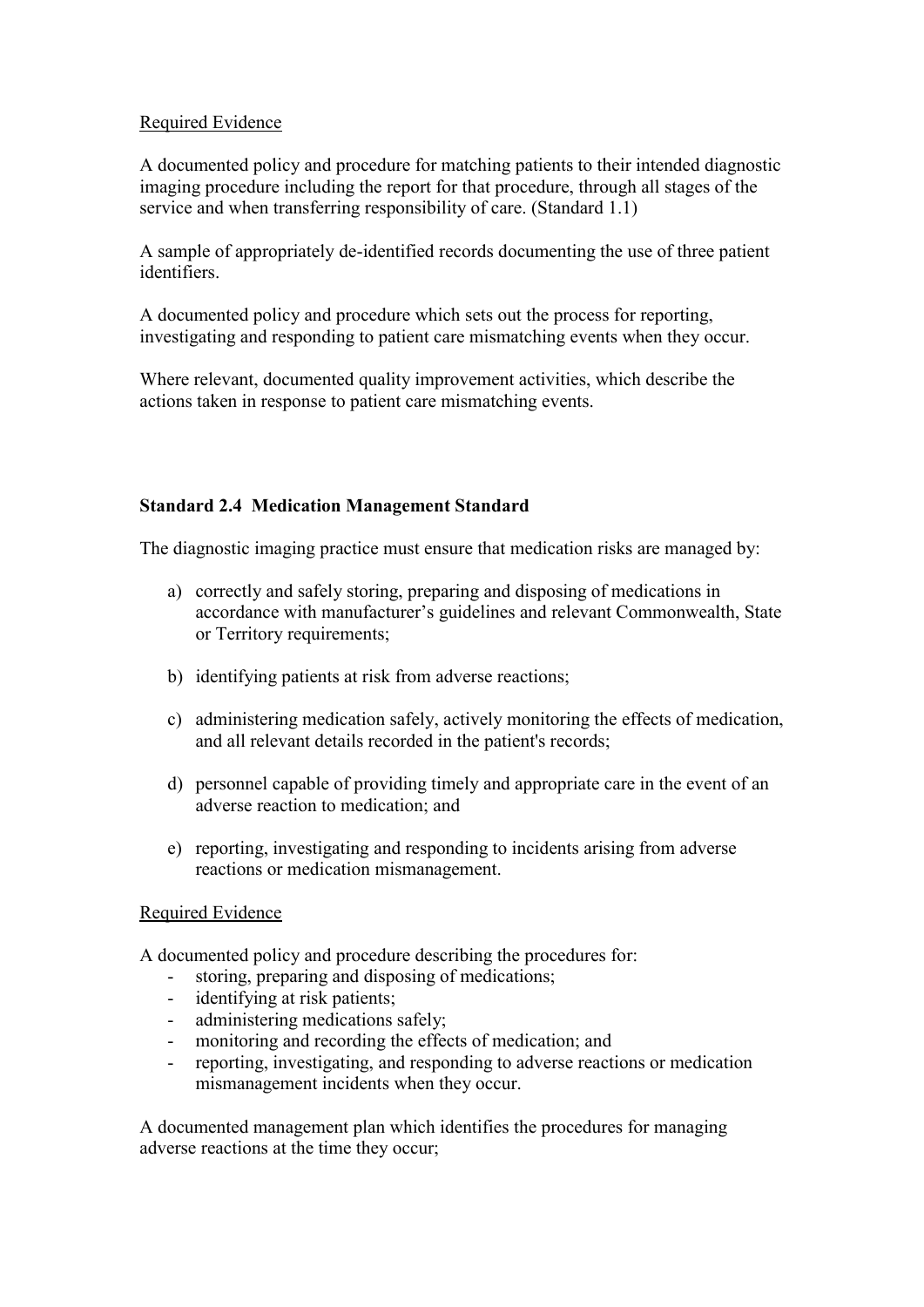- the type and location of resuscitation equipment and associated drugs at the practice; and
- the personnel certified in basic life support and qualified to use resuscitation equipment and drugs. (Standard 1.1)

Where a practice performs examinations using contrast, a documented protocol which ensures the appropriate use and administration of contrast.

A sample of de-identified records for relevant diagnostic imaging procedures documenting the information collected about the patient's medication use and/or history regarding previous reactions to medications.

Example of records demonstrating managing adverse reactions at the time they occur.

Where relevant, documented quality improvement activities, which describe the actions taken in response to incidents related to medication management.

#### NOTE:

A 'medication' in this context refers to anything administered to a patient:

• to create or enhance a diagnostic quality image; and/or where imaging is used as part of an interventional procedure.

### **PART 3 PROCEDURE STANDARDS**

#### **Standard 3.1 Diagnostic Imaging Protocol Standard**

The diagnostic imaging practice must have documented protocols which describe the required projections, list of anatomy to be visualised, contrast injection requirements and/or positioning required for the acquisition of optimised quality images.

#### Required Evidence

Documented protocols for routine diagnostic imaging procedures or groups of diagnostic imaging procedures rendered at the diagnostic imaging practice, with evidence that they have been reviewed a minimum of once per accreditation cycle, which include all necessary information for the proper conduct of the examination taking into account any specifications for the required qualifications, experience and specialisation of the personnel. Where specific tasks are delegated to members of the imaging team, the protocols shall indicate any specific circumstances under which personnel shall seek further guidance and/or input from the supervising medical practitioner.

#### **Standard 3.2 Optimised Radiation Technique Charts Standard**

A diagnostic imaging practice which uses ionising radiation must ensure that patient radiation exposure is kept as low as reasonably achievable (ALARA) by selecting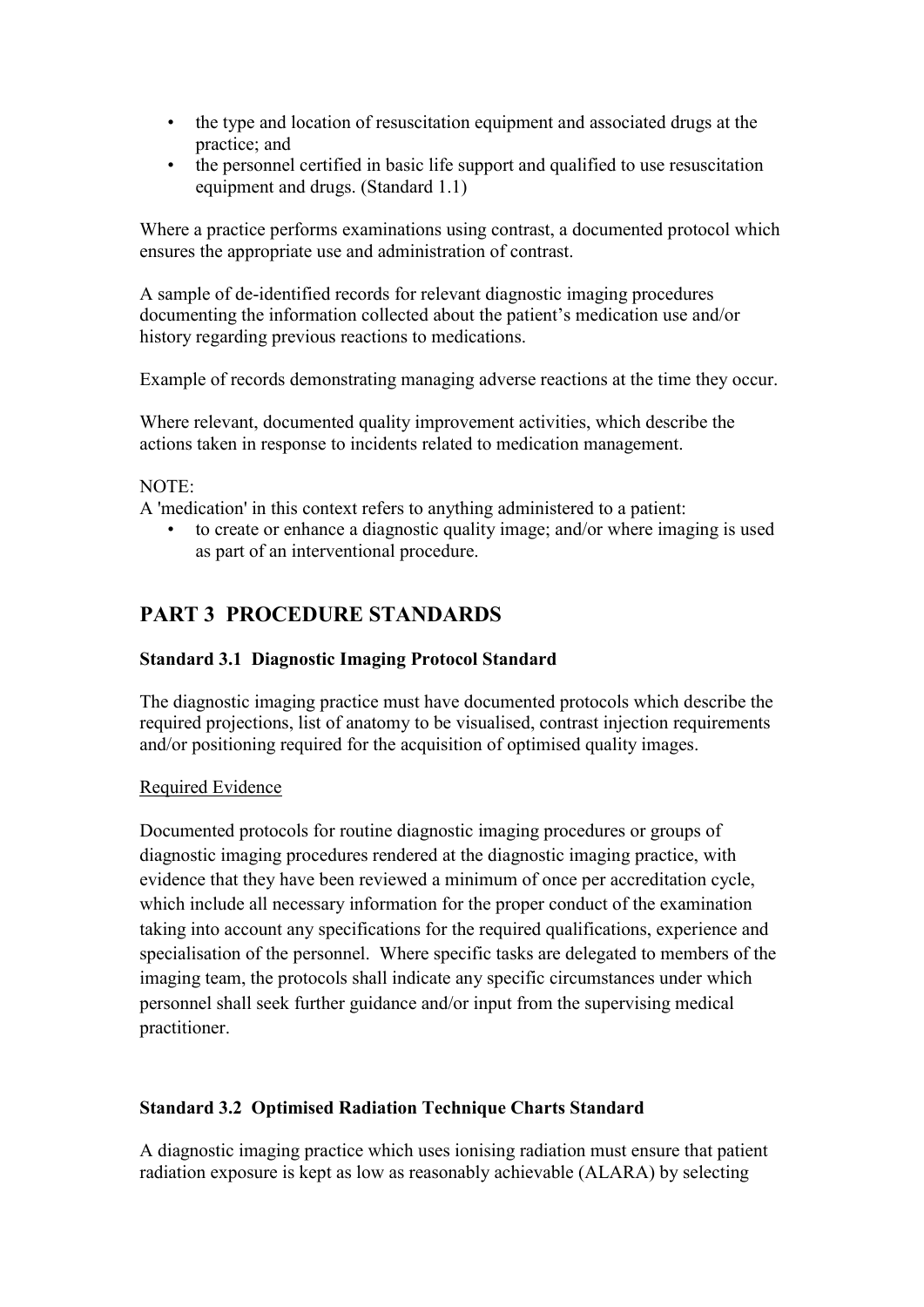equipment and techniques for diagnostic imaging procedures sufficient to provide the required clinical information.

#### Required Evidence

A technique chart, consistent with the ALARA principle, for each unit of ionising radiation equipment located at the diagnostic imaging practice.

Ionising radiation equipment where settings are entered manually:

• evidence must be supplied that demonstrates the settings have been reviewed and authorised by a qualified person, annually for each episode.

Ionising radiation equipment where settings are embedded in the software and operators select a protocol:

evidence must be supplied that demonstrates the underlying settings have been reviewed and authorised by a qualified person annually.

For each item of screening fluoroscopy equipment:

• a copy of a log of screening times, and evidence that the log has been reviewed by a qualified person annually.

For each item of interventional angiography equipment:

• evidence that system generated dose metrics have been logged and reviewed by a qualified person annually. If the interventional angiography equipment is not capable of generating dose metrics alternatively a copy of a log of screening times, and evidence that the log has been reviewed by a qualified person annually should be provided.

The practice must establish a program to ensure that radiation doses administered to a patient for diagnostic purposes are:

- a) annually compared with diagnostic reference levels (DRLs) for diagnostic procedures for which DRLs have been established in Australia; and
- b) if DRLs are consistently exceeded, reviewed to determine whether radiation protection has been optimised.

### **PART 4 POST PROCEDURE STANDARDS**

#### **Standard 4.1 Communicating Results and Reports Standard**

The diagnostic imaging practice effectively communicates the results of a requested diagnostic imaging procedure by:

a) providing timely, clear and concise written reports which address the information: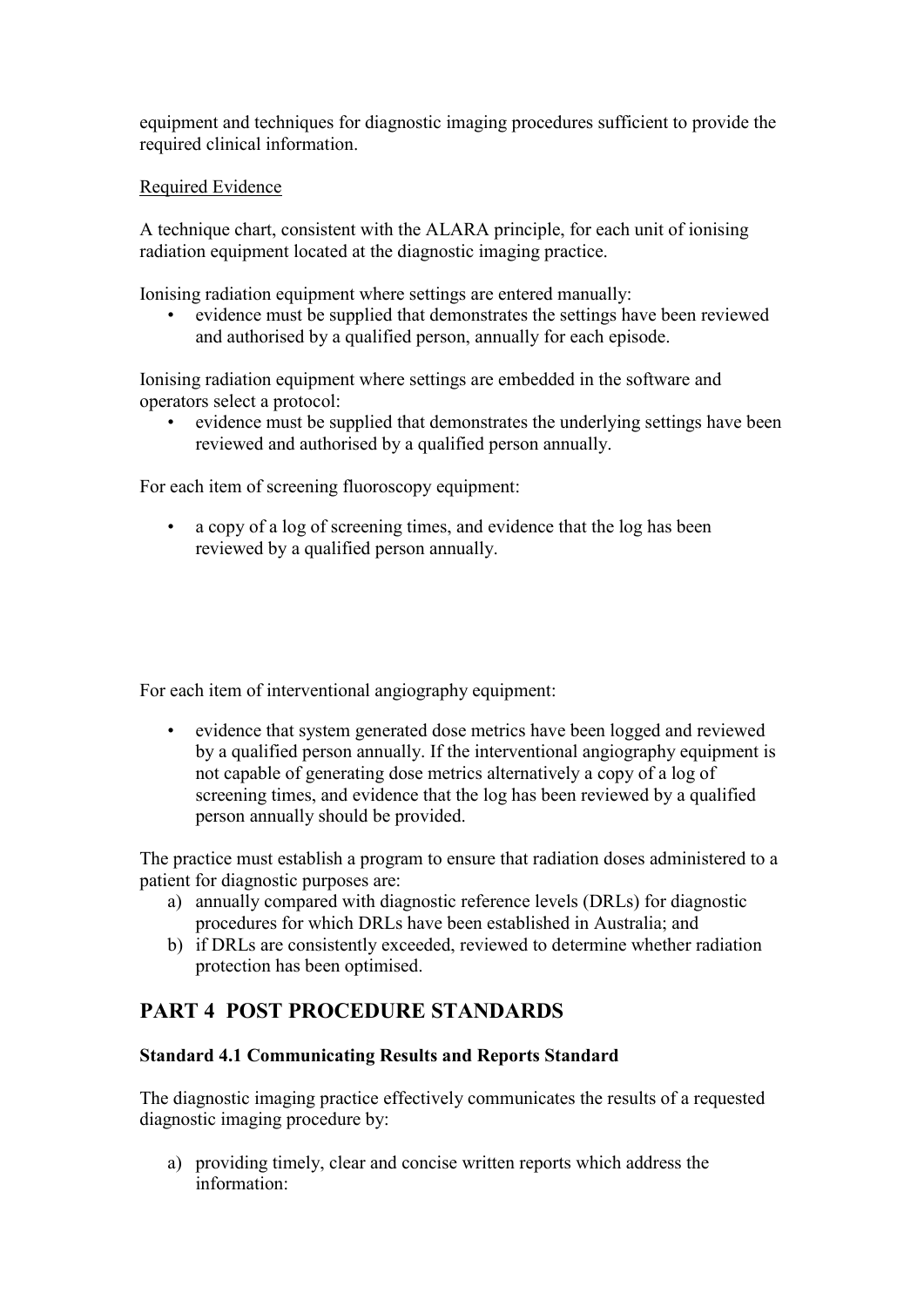- requested by the requesting practitioner;
- required by the diagnostic imaging service; and
- that is necessary for the interpretation of the images;
- b) taking all reasonable steps to personally advise the requesting practitioner (or another practitioner where necessary) about urgent and unexpected findings; and
- c) responding to feedback and requests from requesting practitioners about the content or provision of reports and/or advice provided.

#### Required Evidence

A documented policy for the provision of reports to requesting practitioners and patients. (Standard 1.1)

A sample of de-identified imaging reports, consistent with the practice's documented policy for reporting.

Where relevant, documented quality improvement activities, which describe the actions taken in response to feedback from requesting practitioners.

#### **Standard 4.2 Findings of Self-Determined Services Standard**

When the service is a self-determined service, information about the findings of the diagnostic imaging procedure must be documented in a report\* and retained in the patient record.

\*as required by 1.2.8 of the diagnostic imaging services table

#### Required Evidence

A sample of de-identified records documenting the image findings and that show that it has been retained in the patient records.

#### **Standard 4.3 Consumer and Stakeholder Feedback and Complaints Management Standard**

The diagnostic imaging practice must provide opportunities for, and respond to, feedback and complaints from consumers, requestors and all other stakeholders about the provision of a diagnostic imaging service.

#### Required Evidence

A documented policy for inviting, recording, managing and responding to feedback and complaints which is consistent with the principles of open disclosure and fairness, accessibility, responsiveness, efficiency and integration. (Standard 1.1)